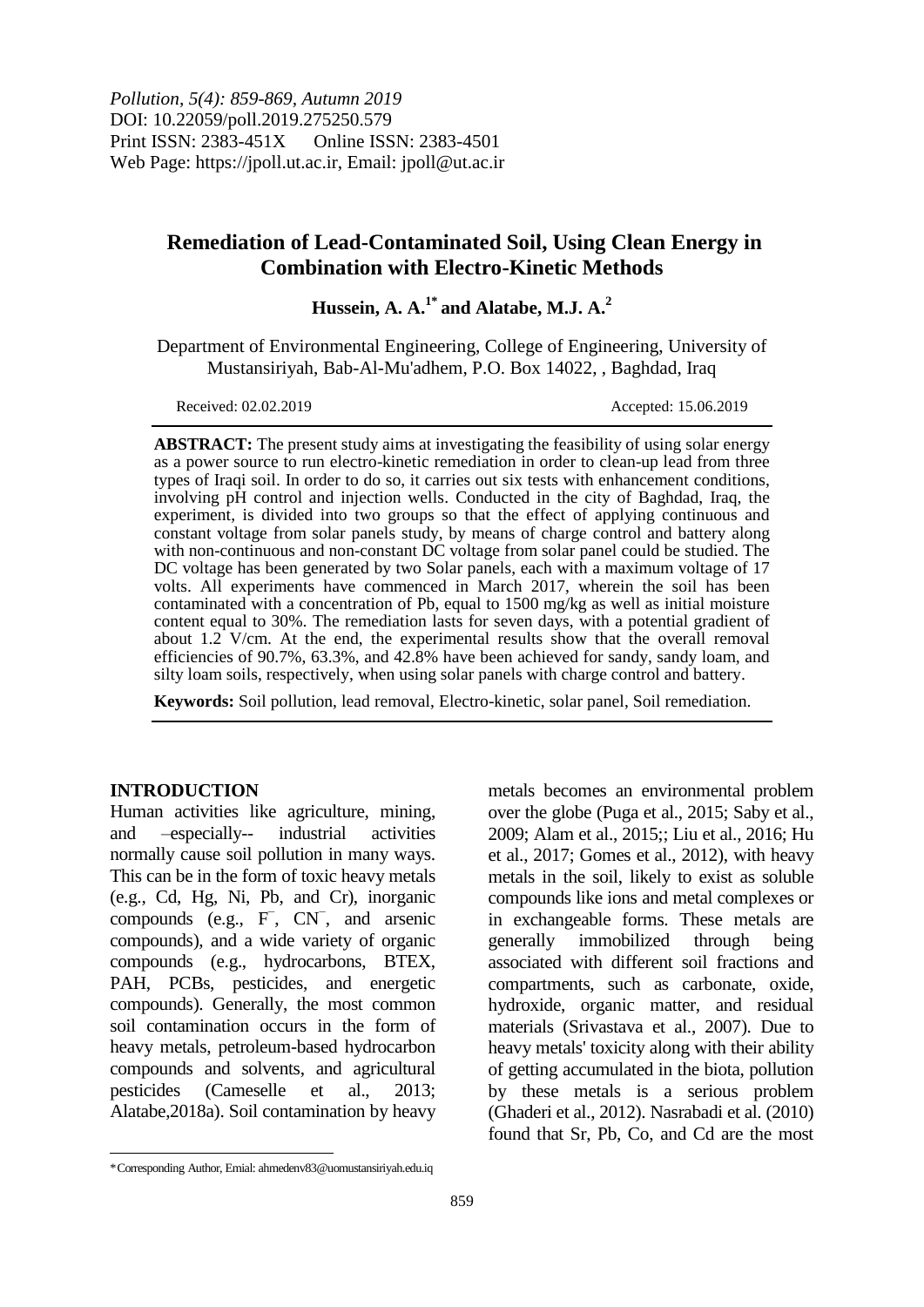mobile metals, based on the chemical partitioning of metals in the sediments.

The primary industrial sources of lead (Pb) contamination include metal smelting and processing, secondary metal production, lead battery manufacturing, pigment and chemical manufacturing, and leadcontaminated wastes. Widespread contamination due to former use of lead in gasoline is also of high concern. Lead, released to groundwater, surface water, and land, is usually in form of elemental lead, lead oxides, and hydroxides, not to mention lead metal oxyanion complexes. Lead occurs most commonly with an oxidation state of 0 or +II (Evanko and Dzombak, 1997; Smith et al., 1995). It mainly exists in the environment in its stable ion  $Pb^{+2}$ , with its high contents in vegetables, grown in contaminated areas, potential to pose healthrelated risks to consumers [Alatabe & Hussein 2017]. Uptake rate of lead varies among and within species, being highly related to soil pH, with higher lead bioavailability in soils with lower pH. The metal is absorbed by root hairs and stored mainly in cell walls (Heidary-Monfared, 2011; Alatabe, 2018b). Remedial technologies such as incineration, thermal desorption, soil washing, and bioremediation have proven to be either expensive or less effective at field scale application (Srivastava et al., 2007; Virkutyte et al., 2002), with electro-kinetic remediation technique as one of the promising technologies to clean up heavy-metal-contaminated soils, proven to be a very effective tool to remediate contaminated low hydraulic permeability fine grained soils (Acar and Alshawabkeh, 1993; Baraud et al., 1997; Baraud et al., 1999; Saeedi et al., 2009; Caliman et al., 2011; Faisal and Hussein, 2015). Electrokinetic remediation applies an electric field across a volume of soil to transport contaminants to a localized area where they can be effectively extracted (Acar et al., 1995; Yeung et al., 1997; Kornilovich et al., 2005; Yuan and Chiang, 2007; De Battisti,

2007; Elsayed-Ali et al., 2009; Rosestolato et al., 2015). The main mechanisms, leading to the removal of pollutants from soil, include electro-osmosis, electrophoresis, electromigration, and diffusion (Acar and Alshawabkeh, 1993; Acar et al., 1995). There have been many theoretical and experimental studies on electro-kinetic remediation of heavy-metal-contaminated soil. For example, some studies dealt with the effect of initial sand pH (Elsayed-Ali et al., 2009; Alatabe & Hussein, 2018) in an electro-kinetic cell on the amount of copper, which can be extracted from different regions of the cell. Their results offered an optimum pH value of  $\sim$ 2.6, above which the OH<sup>-</sup> ions caused copper precipitation and below which the hydrogen ions reduced electro-osmosis, decreasing the effective movement of copper ions to the cathode region. Other studies, however, addressed the effect of pH and washing solution on lead removal from sewage sludge via electrokinetics (Hanay et al., 2009; Alatabe, 2012), making six experimental attempts at two different pH values of 3 and 4 by means of acetic acid, nitric acid, and phosphoric acid. According to these researches, the use of nitric acid as the washing solution resulted in the highest removal efficiency of Pb (39%), compared to all other experiments. Acetic acid also provided similar removal percentages (37% and 38%) at different preacidification conditions. On the other hand, the removal efficiencies stayed at 36% and 27% with pre-acidification, using phosphoric acid at pH value of 3 and 4, respectively, hence resulting in the lowest efficiencies. Results showed that the type of acid, used as washing solution, was less effective than the values of pH for removal of Pb from sewage sludge during the electro-kinetic process. Furthermore, investigation of electro-kinetic remediation of cadmium contaminated soil, driven by a solar cell, composed a third group of studies (Yuan et al., 2009; Alatabe & Hussein, 2017), which found that the output potential of solar cell depended on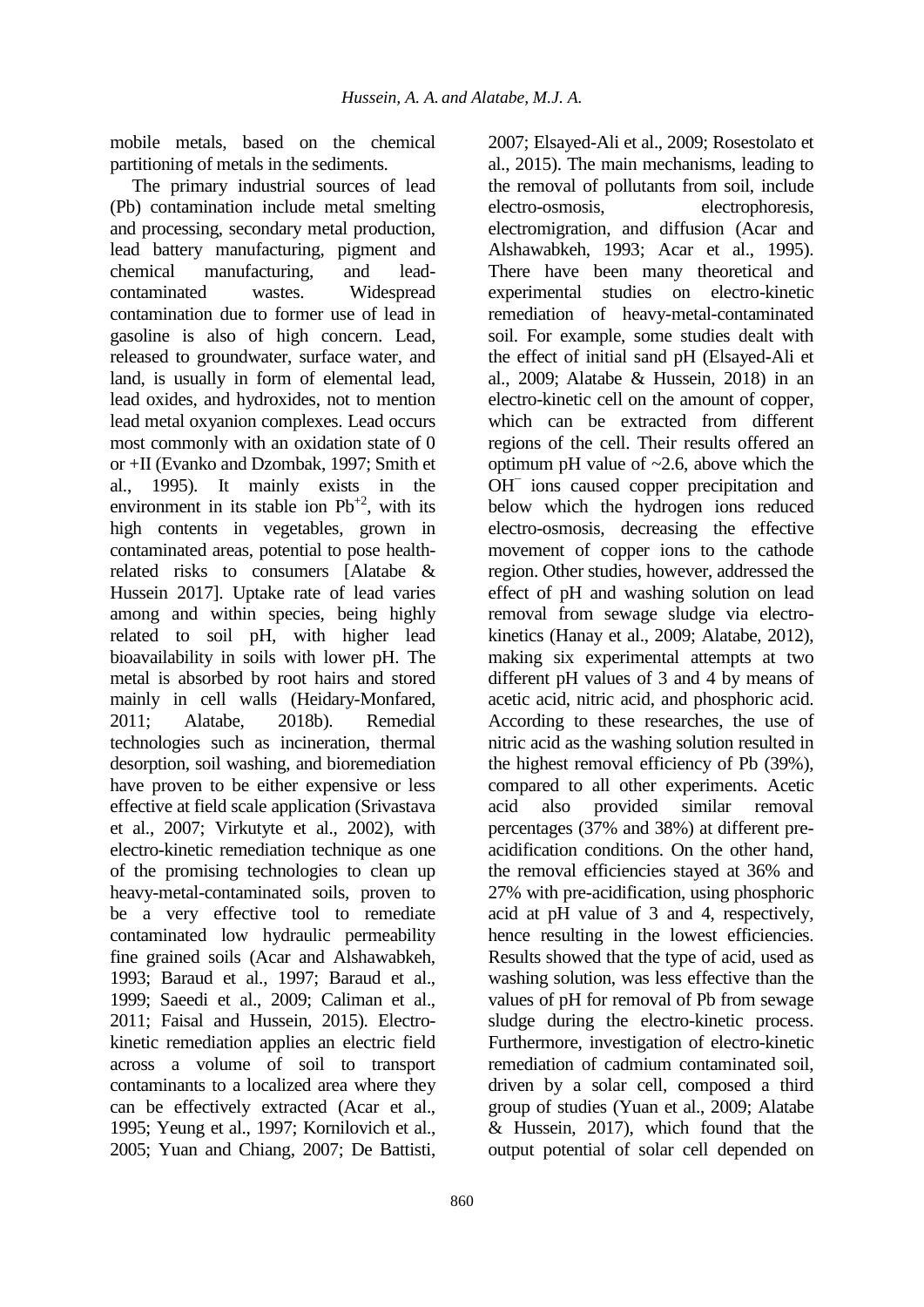daytime, being influenced by weather conditions, while the applied potential in soil was affected by the output potential and weather conditions, and the current achieved by solar cell could be compared with the one, achieved by DC power supply. Electromigration of cadmium in soils by solar cell was comparable with the one via traditional DC power supply; however, the running cost of EK remediation by solar cell was much lower than that of DC power supply. Moreover, a fourth category of experimental studies used solar cells to generate electric field for elector-kinetic remediation of a soft clay soil, contaminated with copper (Hassan and Mohamedelhassan, 2012) where three solar cell panels with peak outputs of 13.5, 27, and 41 V were connected to identical electro-kinetic cells to allow investigation of electro-kinetics' effectiveness for removal of copper after 168 hours of remediation. There, a control test was carried out without electric field to provide a baseline data. Results showed that solar cells could provide sufficient electric field for electro-kinetic remediation. It was also found that electro-osmosis was effective for removing water from the contaminated soil while the removal of copper was primarily due to electromigration. The removal efficiency was proportional to the applied voltage and distance from electrode, with the maximum removed copper being 86% of the initial concentration, itself occurring near the anode.

One of the existing soil pollution problems in Iraq is contamination with lead compounds at various sites with a maximum concentration of more than 33 g Pb/kg soil (MoEn and UNEP, 2005). Hence, the significance of the present study, in comparison with the other studies, lies in its introduction of a novel combination of clean energy and acid-injection well technique with pH control for the sake of a purging solution for the enhancement of lead decontamination from three types of Iraqi soils in the presence of electric field.

## **MATERIALS AND METHODS**

Lead was chosen to represent heavy metal pollutants. It used the formula of  $Pb(NO_3)$ from AVONCHEM Company (UK). Soil samples, contaminated with Pb concentration equal to 1500 mg/kg and initial moisture content equal to 30% by weight, were prepared by dissolving 7.992 g of  $Pb(NO_3)$ <sub>2</sub> in one liter of distilled water with 300 ml of this solution added to 1 kg of dry soil. The soil was cleaned and sieved to achieve satisfactory uniformity. Three types of Iraqi soils were used as a porous medium, with Table 1 showing their composition and properties.

Fig. 1 shows the schematic diagram of the electro-kinetic test setup, used for this study. The system was consisted of an electro-kinetic cell, contaminated soil section, collection cylinder, two electrode compartments, four injection wells, two solar panels, two batteries, solar charge controller, and a multi-meter. The glass electro-kinetic cell had an inner dimension of 35 cm x 6 cm x 10 cm and the actual length of the soil specimen in this cell was equal to 20 cm. Also the purging solution, used in the cell, was around 500 ml, with each electrode compartment having 250 ml. the two electrode compartment contained a valve to control the flow in the cell as well as a collection cylinder for collecting the effluent flow from the cell. In order to separate the soil at both ends, of the soil sample, the study utilized perforated plastic plates, which were 1.5 mm thick with 30 punctures, each with an inner diameter of 6 mm, as well as filter paper. (Whatman No. 40). Anode and cathode electrode was a graphite rode, 2 cm across, while the injection well were perforated plastic pipes, the inner diameters of which were equal to 1.27 cm (containing 24 punctures, distributed equally in all four sides, the inner diameter each being 6 mm). DC power came from solar panels (two solar panels, each with a maximum power of 45 watt and voltage of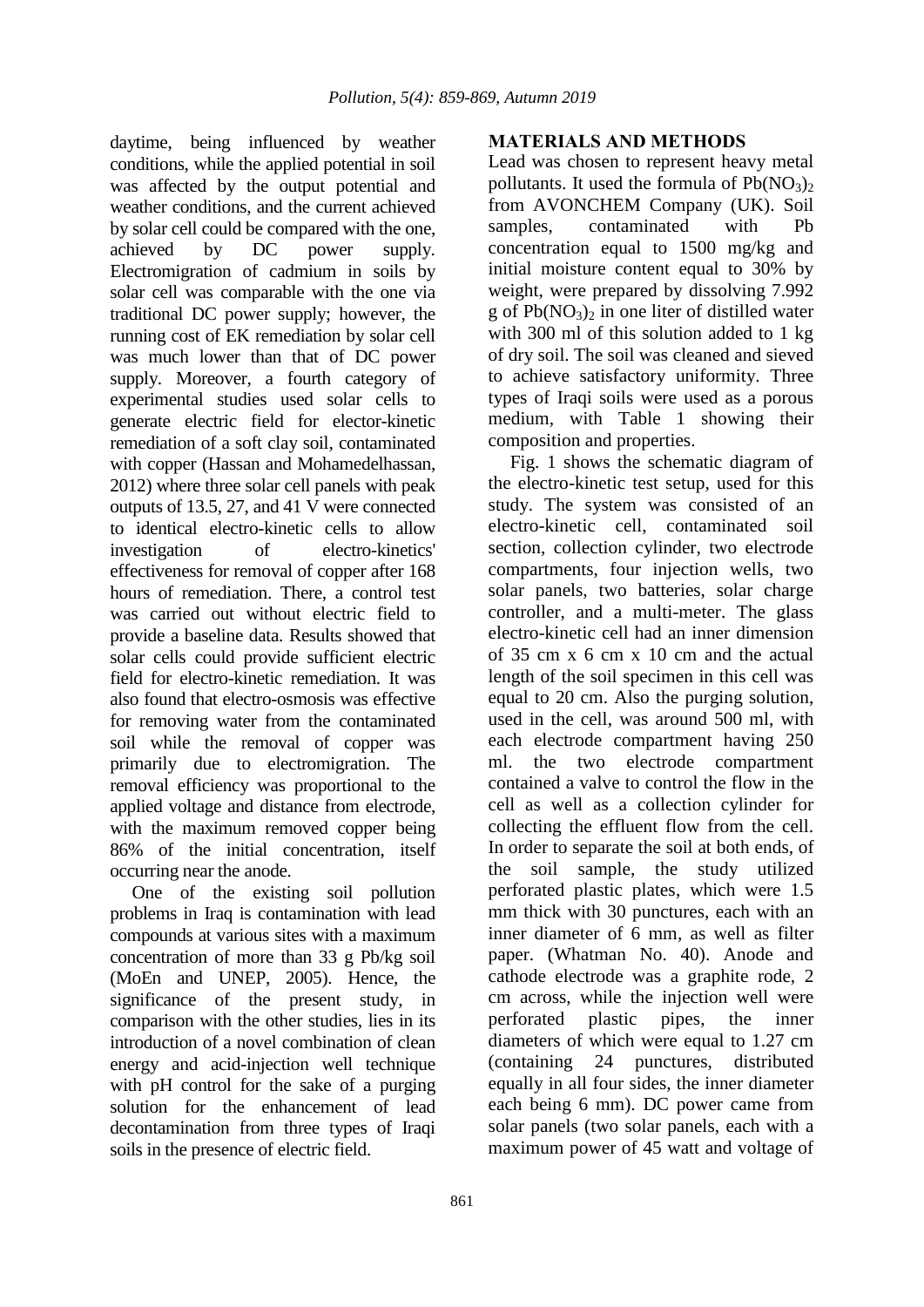17 volt) as well as batteries (two 12-volt batteries), and solar charge controller (MPPT type), thus allowing a constant voltage to the electrodes for removal of lead from artificially-contaminated soil. Multi-meter was used to monitor the voltage and measure the current flow through the soil sample during the test.

| <b>Property</b>                                                           | <b>Sandy loam</b>    | <b>Silty loam</b>    | Sand                 |
|---------------------------------------------------------------------------|----------------------|----------------------|----------------------|
| Particle size distribution (ASTM D 422)                                   |                      |                      |                      |
| Sand $(\%)$                                                               | 56                   | 4.7                  | 96                   |
| Silt $(\%)$                                                               | 31                   | 68                   |                      |
| Clay $(\% )$                                                              | 13                   | 27.3                 | $4 \pmod{2}$         |
| Atterberg limits (ASTM D 4318)                                            |                      |                      |                      |
| Liquid limit (%)                                                          | NL                   | 38.9                 | NL                   |
| Plastic limit (%)                                                         | <b>NL</b>            | 25.05                | NL                   |
| Plasticity index (%)                                                      | NL                   | 13.85                | NL                   |
| Hydraulic conductivity (or coefficient of<br>permeability) (cm $s^{-1}$ ) | $2.7 \times 10^{-4}$ | $1.2 \times 10^{-8}$ | $1.4 \times 10^{-2}$ |
| Cation exchange capacity<br>$(\text{meq } / 100 \text{ g})$               | 6.25                 | 17.16                | 3.1                  |
| pH                                                                        | 7.5                  | 7.1                  | 5.6                  |
| Organic content $(\%)$                                                    | 0.03                 | 0.24                 | $\theta$             |
| Electrical conductivity<br>$EC$ ( $\mu$ S/cm)                             | 1356                 | 11590                | 2210                 |
| Porosity (n)                                                              | 0.41                 | 0.496                | 0.324                |





**Fig. 1. The experimental instrument of Electro-kinetic cell setup**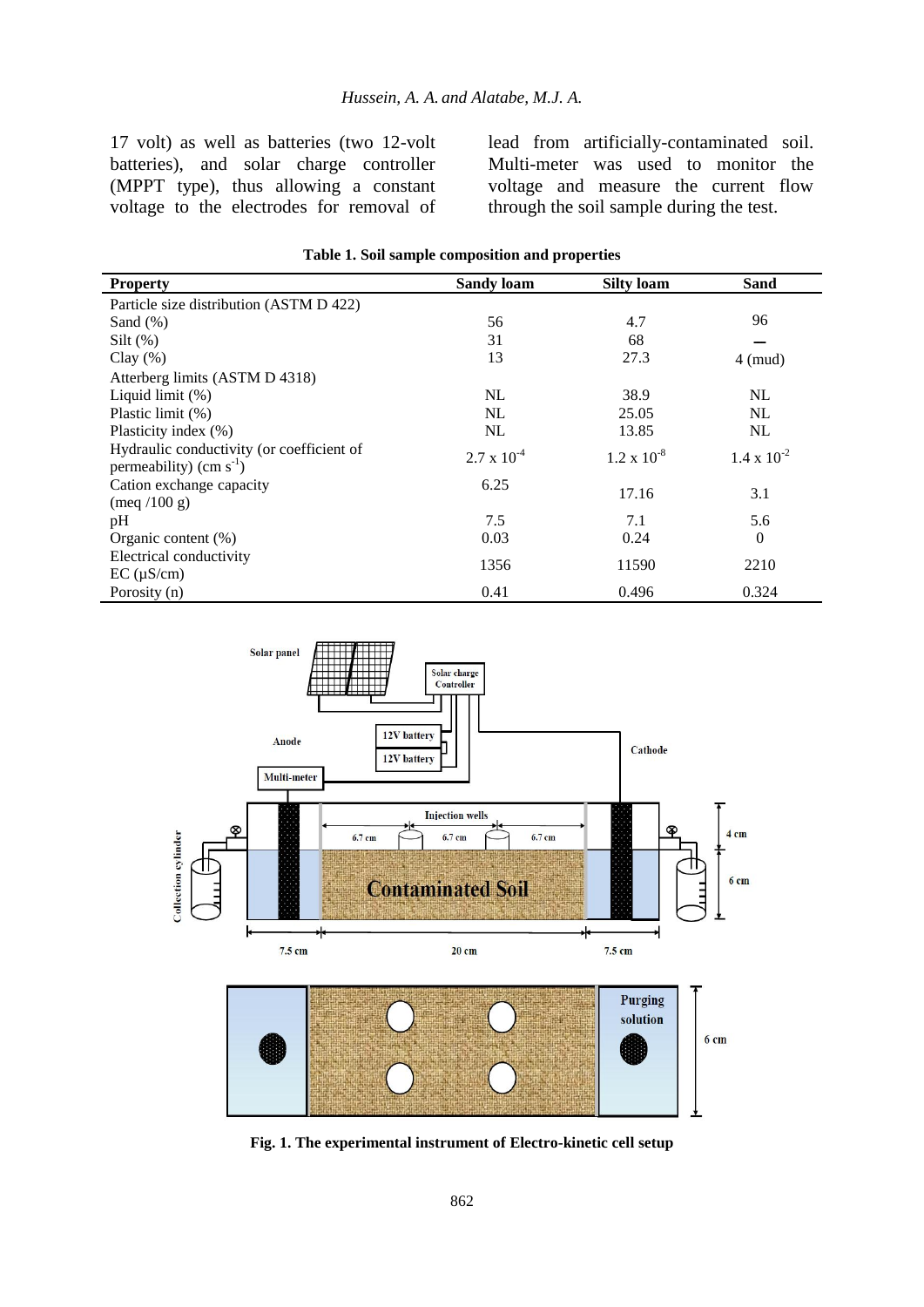| <b>Test</b><br>NO. | Soil type  | <b>Initial water</b><br>content% | <b>Processing</b><br>duration (days) | <b>Applied voltage</b>      |
|--------------------|------------|----------------------------------|--------------------------------------|-----------------------------|
| $EK-1$             | Sandy loam | 30%                              |                                      | From solar panel with       |
| $EK-2$             | Silty loam | 30%                              |                                      | batteries and solar charge  |
| $EK-3$             | Sand       | 30%                              |                                      | controller $(\sim 24V)$     |
| $EK-4$             | Sandy loam | 30%                              |                                      | From solar panel only       |
| $EK-5$             | Silty loam | 30%                              |                                      | according to sun light (27- |
| EK-6               | Sand       | 30%                              |                                      | 36V                         |

**Table 2. The plan of Electro-kinetic experiments**

Six tests were performed with enhancement conditions, involving pH control and injection wells. The first three tests were conducted, using continuous and constant voltage  $(-24 V)$  from solar panels with batteries and solar charge controller to clean-up lead from three types of Iraqi soil, whereas the other three tests employed noncontinuous and non-constant DC voltage from solar panels only. What is more, three types of Iraqi soil were used to investigate the effect of applying continuous and constant voltage from solar panels with batteries and solar charge controller, and non-continuous, non-constant DC voltage from solar panels. Table 2 summarizes the test conditions of the experiments. Two solar panels were put into use, each having a maximum voltage of 17 V. The study applied purging solutions on the two electrode compartments to increase the remedial efficiency, where it mixed nitric acid  $HNO<sub>3</sub>$  with distilled water to reach a pH value of 3 (0.001 M), to be used as a purging solution. The pH was adjusted during the test in the anode, injection wells, and cathode compartments to range between 2.7 and 3.3 by adding  $HNO<sub>3</sub>$  at the cathode, injection wells, and NaOH at the anode compartment to enhance the advancement of the acidic front towards cathode with time. The latitude and longitude of Baghdad City (Iraq), wherein the experiments took place were 33.33333 and 44.43333, respectively. The solar panel was put at an angle of 50º to the horizontal. The experiments commenced in March 2017 with an average daytime length of 12h.

The soil samples were artificially

contaminated with lead ions in all electrokinetic tests. The required amount of the  $Pb(NO<sub>3</sub>)<sub>2</sub>$  to yield the desired concentration was weighed and then dissolved individually in distilled water. The contaminant solution was then added to 1kg of the dry soil and mixed thoroughly with a plastic spatula in polyethylene container. In total, 300 ml of distilled water (30% moisture content) was used to represent typical field moisture conditions. The contaminated soil was then placed in the electro-kinetic cell in layers and compacted uniformly, using a wooden rod. The exact weight of the soil, used in the cell, was determined and the soil was equilibrated for 24 hrs. The filter papers were inserted at the ends of the soil sample and the electrode compartments were filled with purging solutions. The elevation of water level in the electrode compartment was kept constant to prevent any formation of hydraulic gradient across the specimen. Also, purging solutions were added to the anode compartment during the test in order to substitute the decrease of solution as the direction of fluid flow was from the anode to the cathode compartment. The electrokinetic cell was then connected to the DC voltage source. The pH in anode, cathode, and injection wells was continuously adjusted between 2.7 and 3.3 throughout the experiment, wherein the electric current across the soil sample and the water flow got measured at different time periods. At the end of each test, the soil specimen was extruded from the cell. Sectioned into five parts, each part of these soil specimen was weighed and subsequently preserved in a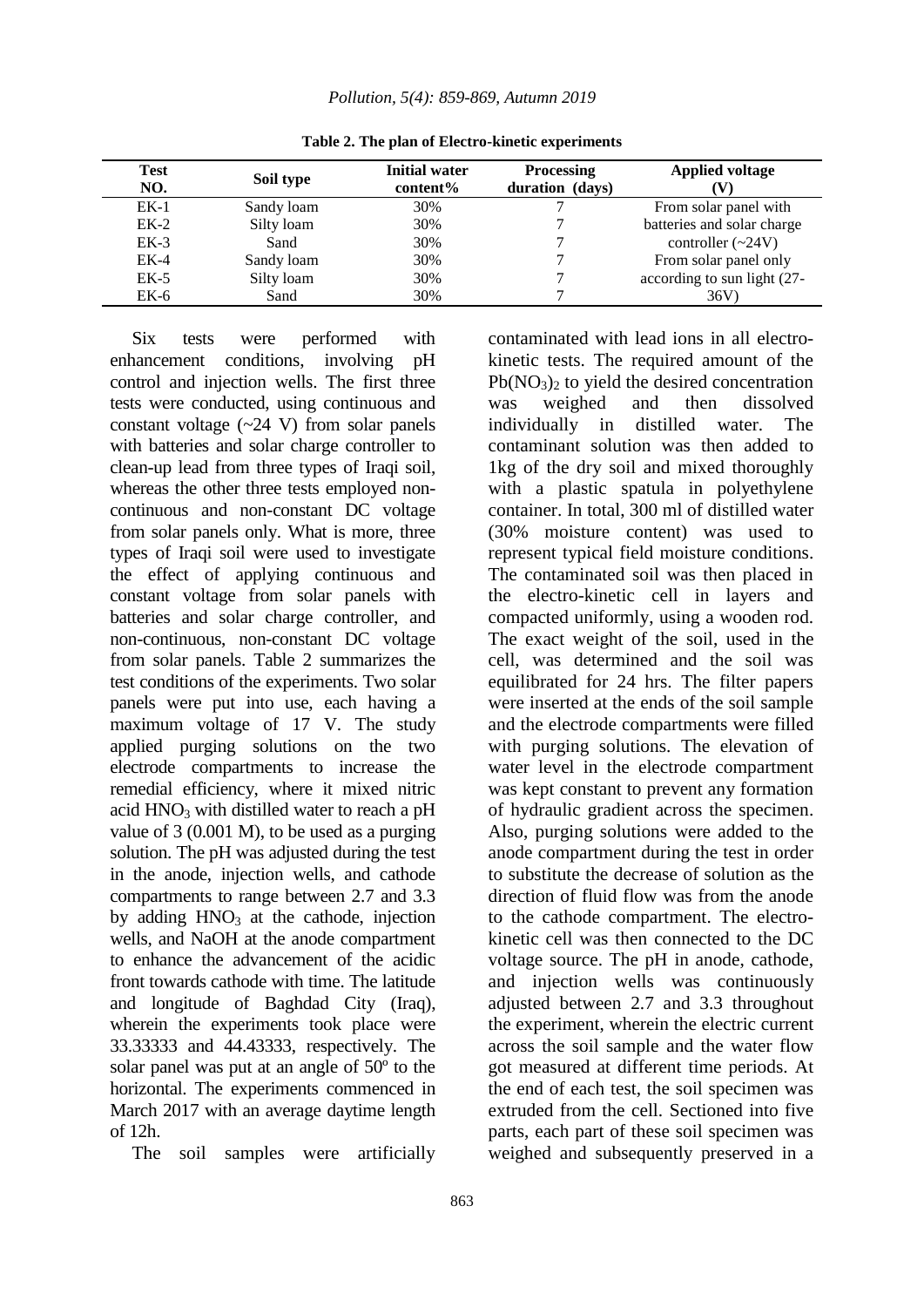glass container. From each soil section, five grams of dry soil was taken from all layers and mixed with 12.5 ml distilled water. The mixture was shaken thoroughly by hand for several minutes and the solids were then allowed to settle for an hour. Afterwards, the soil pH was measured [Hansen et al., 2007].

Soil samples from the glass container were collected from all layers and subsequently lead ions was extracted by performed acid digestion in accordance with the Danish Standard DS 259:2003 (30 min at 200 kPa (120 ◦C)) by adding 20 ml 1:1  $HNO<sub>3</sub>$  to 1 g of dry matter and treating the sample in autoclave (JP SELECTA S.A. MICRO8(Spain)). The liquid was separated from the solid particles by vacuum through a 0.45 µm filter and diluted to 100 ml. Lead concentration was determined by atomic absorption spectrophotometer (novAA 300(Germany)) (Hansen et al., 2007).

## **RESULTS AND DISCUSSION**

Electrolysis of water produces hydrogen ions in the anode compartment (Eq. 1), and the acid front migrates across the soil cell, desorbing the contaminants from soil surface in the process, thus initiating electromigration, i.e., transportation of ions and polar molecules in the electric field. Electric potential also leads to electroosmosis, the flow of an ionic liquid under the action of an applied electric field relative to a charged surface. Electromigration and electro-osmosis are the important mechanisms in electrokinetic soil processing, which removes contaminants from soil. One of the main defects of conventional electro-kinetics is precipitation of hydroxides near the cathode thanks to generation of hydroxyl ions by water electrolysis in the cathode compartment  $(Eq. 2)$ , resulting decreased effectiveness of this technology [Kim et al., 2001; Kim et al., 2003]:

Anode reaction:  $2H_2O-4e^ \rightarrow$  $O_2(g) + 4H^+$ (1) Cathode reaction:  $4H_2O + 4e^ 2H_2(g) +$ (2)

The generated hydrogen and hydroxyl ions are transported through specimen in opposite directions via electrical migration, diffusion, and advection. The advance of base front is slower than that of the acid one, firstly due to the counteracting electro-osmotic flow, and secondly because the ionic mobility of H+ (=13.05  $\times$  10<sup>-4</sup>  $m^2$ /V h) is about 1.76 times higher than that of OH<sup> $-$ </sup> (=7.41 × 10<sup>-4</sup> m<sup>2</sup>/V h) (Kim et al., 2001). Consequently, the acid front dominates the chemistry across the specimen, except for some small sections close to the cathode. When electrical potential is applied across a wet soil mass, the cations are attracted to the cathode and the anions to the anode. To be mobile in the electric field, heavy metals must be present in the dissolved phase. Desorption and mobilization of most of the heavy metals during the remediation process are catalyzed by an acidic front that develops from the anode end of the soil. When the acidic front advances through the soil, the remediation action is complete. It has been reported that electro-kinetic technology can be used in combination with other cleanup techniques (Ouhadi et al., 2010; Chung and Lee, 2007; Greičiūtė and Vasarevičius, 2007).

Fig. 2 shows soil pH vs. normal distance from the anode after the end of each test. Electro-kinetic remediation of silty loam soil proceeded relatively slower than that of sandy loam and sand soils. Changes of pH occurred in the soil, as  $H^+$  ions migrated from anode towards the cathode compartment during water electrolysis in the electro-kinetic cell (Acar and Alshawabkeh, 1993). The high-pH environment is favorable for making  $Pb(OH)$ <sub>2</sub> which precipitates near the cathode sections, decreasing soil conductivity. According to this fact, higher Pb concentrations are to be found near the cathode sections (Virkutyte et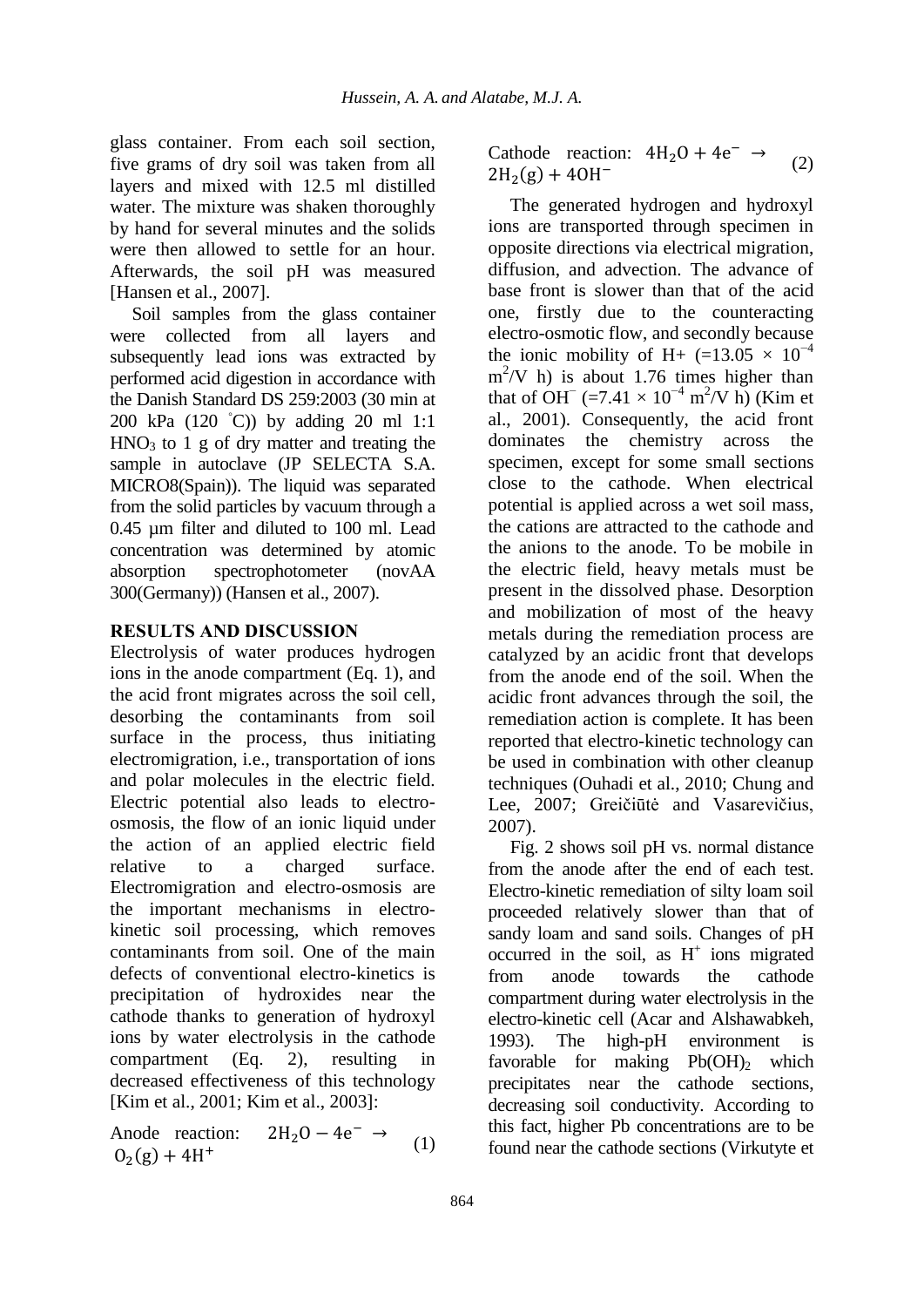al., 2002; Page and Page, 2002). The continuous adjustment of pH in anode, cathode, and injection wells prevent the precipitation of hydroxides near the cathode due to generation of hydroxide ions by water electrolysis in the cathode compartment.

Fig. 3 shows Pb concentration vs. normal distance from the anode after the end of each test. As can be seen, Pb migrated from the anode, accumulating towards the cathode. The initial concentration of lead throughout the soil was 1500 mg/kg, while the eventual concentration of this metal was lower, varying from 90-910 mg/kg near the anode to 185-1490 mg/kg near the cathode. The concentration profiles in Fig. 3 indicate that removal of lead from the soil in all experiments was below the initial concentration profile. Increased lead concentrations were observed only near the cathode.

Fig. 4 illustrates the electric current's profile during the tests, showing that the current initially varied between 41.2 and 63.4 mA, only to range from 99.1 to 609.2 mA, at the end. As shown, in EK-1 to EK-3 the current increased continuously, indicating that time is important to increase removal efficiency. In other words, removal efficiency rises when remediation time lasts longer. Also in EK-4 to EK-6 the current both increased and decreased to zero, depending on the sun light. The peak voltage, generated from solar panels during the daytime was 27 to 36 V, while 0 V was reported during the night. The peak voltage was reported after about 6 hour from test initiation (the test started at 6 am).



**Fig. 2. Changes of pH in the soil with distance**



**Fig. 3.Distribution of lead concentration in soil**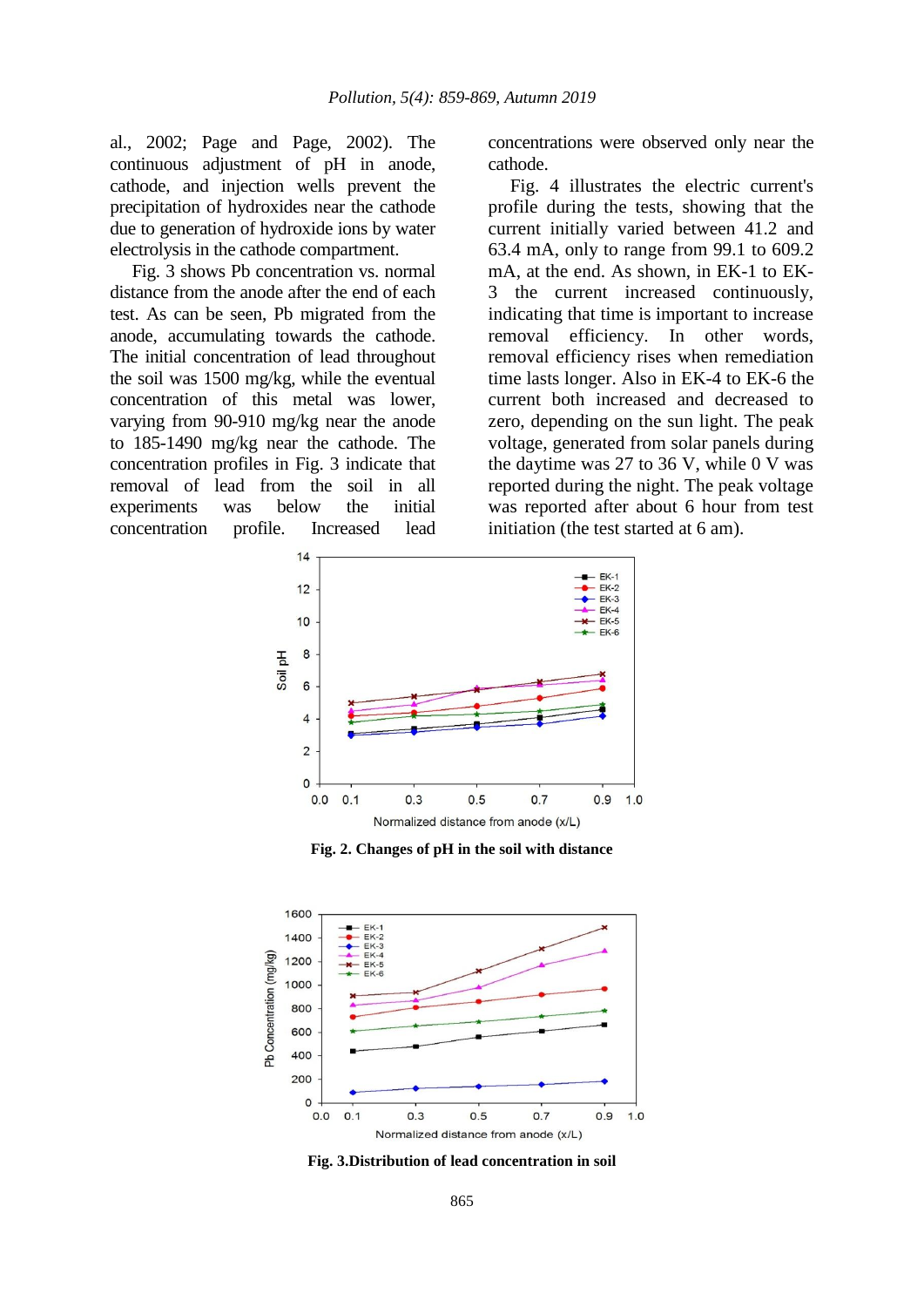

**Fig. 4. The change of Current versus time.**

Direction of fluid flow was from the anode to the cathode reservoirs (zeta potential  $\zeta \le 0$ ) [Page and Page, 2002]. Fig. 5 demonstrates the plot of cumulative volume of effluent versus time as the effluent flow increased with time.

Fig. 6 presents the overall contaminant removal efficiencies (calculated based on the residual contaminant masses in the soil) for all conducted tests. The removal efficiencies were 63.3% in EK-1, 42.8% in EK-2, 90.7% in EK-3, 31.24% in EK-4, 23.07% in EK-5, and 53.7% in EK-6. Compared to sandy loam and silty loam soils, the highest removal efficiency was achieved in sand soil. The higher flow in this soil was probably responsible for removal of more lead when the 0.001 M  $HNO<sub>3</sub>$  purging solution was employed.

When cleaning the three types of polluted soil, in all cases a higher cleaning efficiency

was observed in the anode zone, possibly because of lead ions' positive charge  $(Pb^{+2})$ as well as the potential difference move towards the cathode and accumulation either in the electrolyte or in the nearby soil. It is likely that the extension of the cleanup process duration would enable equalization of concentrations in the cathode and anode sections, while guaranteeing the removal of all mobile lead ions. Electro-kinetic soil remediation was chiefly relevant for cleaning sandy loam and sand. This might be explained by the fact that cleaning efficiency strongly depends on electrical conductivity of soil pore water along how the way pollutant particles move. The grain structure in sandy loam and sand is mostly coarse, as compared with other types of soil, which ensure better movement of metal ions, thus ending up with better cleaning results (Greičiūtė and Vasarevičius, 2007).



**Fig. 5. Electro-osmotic changes against time**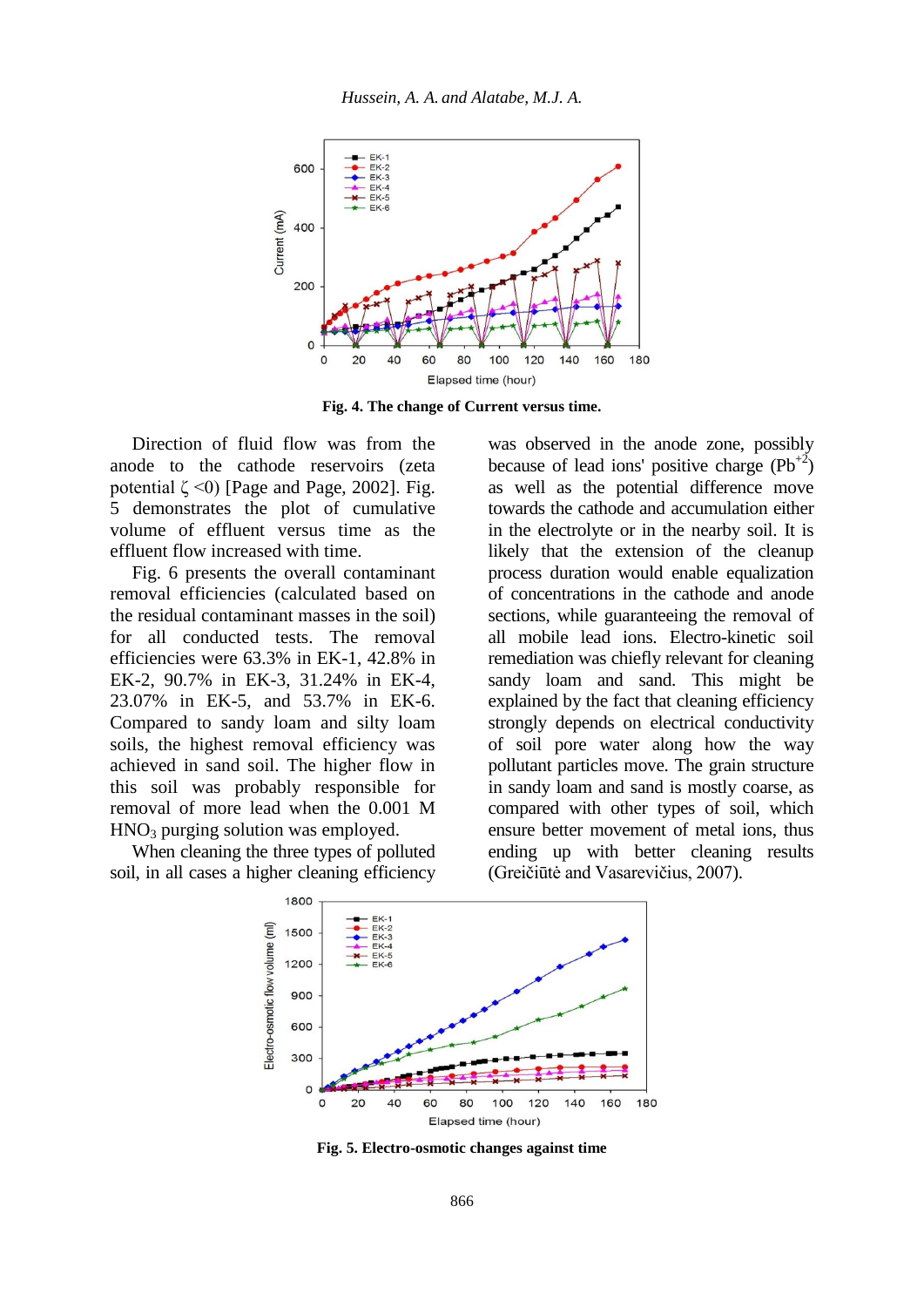

**Fig. 6. Lead removal from soil**

## **CONCLUSION**

According to the results, obtained from the experimental measurements, the following conclusions can be drawn: the use of solar energy as a power source for running electrokinetic remediation to clean-up lead from contaminated soil was successful, when using  $0.001$  M HNO<sub>3</sub> as a purging solution, pH control, and injection well. When using solar panels without batteries and solar charge controller, removal efficiencies declined, as nightfall interruptions entailed more time to substitute these stops. The two major mechanisms, expected to govern ion transport process, were electro-osmosis and electromigration. On one hand, the measured flow was low for silty loam soil, indicating marginal electro-osmotic effects in comparison with other soil types, making electromigration the predominant ion transport mechanism in this kind of soil. On the other hand, the measured value of accumulative electro-osmotic effluent was high for sandy soil, indicating that the predominant ion transport mechanism in this type was electro-osmosis. Ionic contaminants must be desorbed before they can be removed and decontaminated. Soils which adsorb strongly and have high cation exchange capacities, e.g., silty loam, were more difficult to decontaminate than the sandy soil which have low cation exchange capacities. For the three soil types, investigated, sand was found to be most

conducive to electro-kinetic Pb clean-up, with an overall efficiency of 90.7%, followed by sandy loam (63.3%), and lastly by silty loam (42.8%). As such, electro-kinetics remediation, being a friendly environmental procedure, is less risky and is applicable in low permeable soils.

#### **ACKNOWLEDGEMENTS**

We would like to gratefully acknowledge the technical support of the Environmental Engineering Department, Mustansiriyah University, during this work.

#### **REFERENCE**

Acar, Y. B., and Alshawabkeh, A. N. (1993). Principles of electro-kinetic remediation. Environ. Sci. Technol. (27), 2638.

Acar, Y.B., Gale R. J., Alshawabkeh, A.N., Marks, R. E., Puppala, S., Bricka, M., and Parker, R. (1995). Electrokinetic remediation: Basics and technology status. Journal of Hazardous Materials. (40), 117-137.

Alam, N., Ahmad, S.R., Qadir, A., Ashraf, M.I., Lakhan, C. and Lakhan, V.C. (2015). Use of statistical and GIS techniques to assess and predict concentrations of heavy metals in soils of Lahore City, Pakistan. Environmental Monitoring and Assessment. (187), 636-646.

Alatabe, M. J. A. (2012). Removal of lead Ions from Industrial Waste water. Journal of Environmental Studies, 9, 1-7.

Alatabe, M. J.( 2018)a .Adsorption of Copper (II) Ions from Aqueous Solution onto Activated Carbon Prepared from Cane Papyrus. Pollution, 4(4): 649- 662.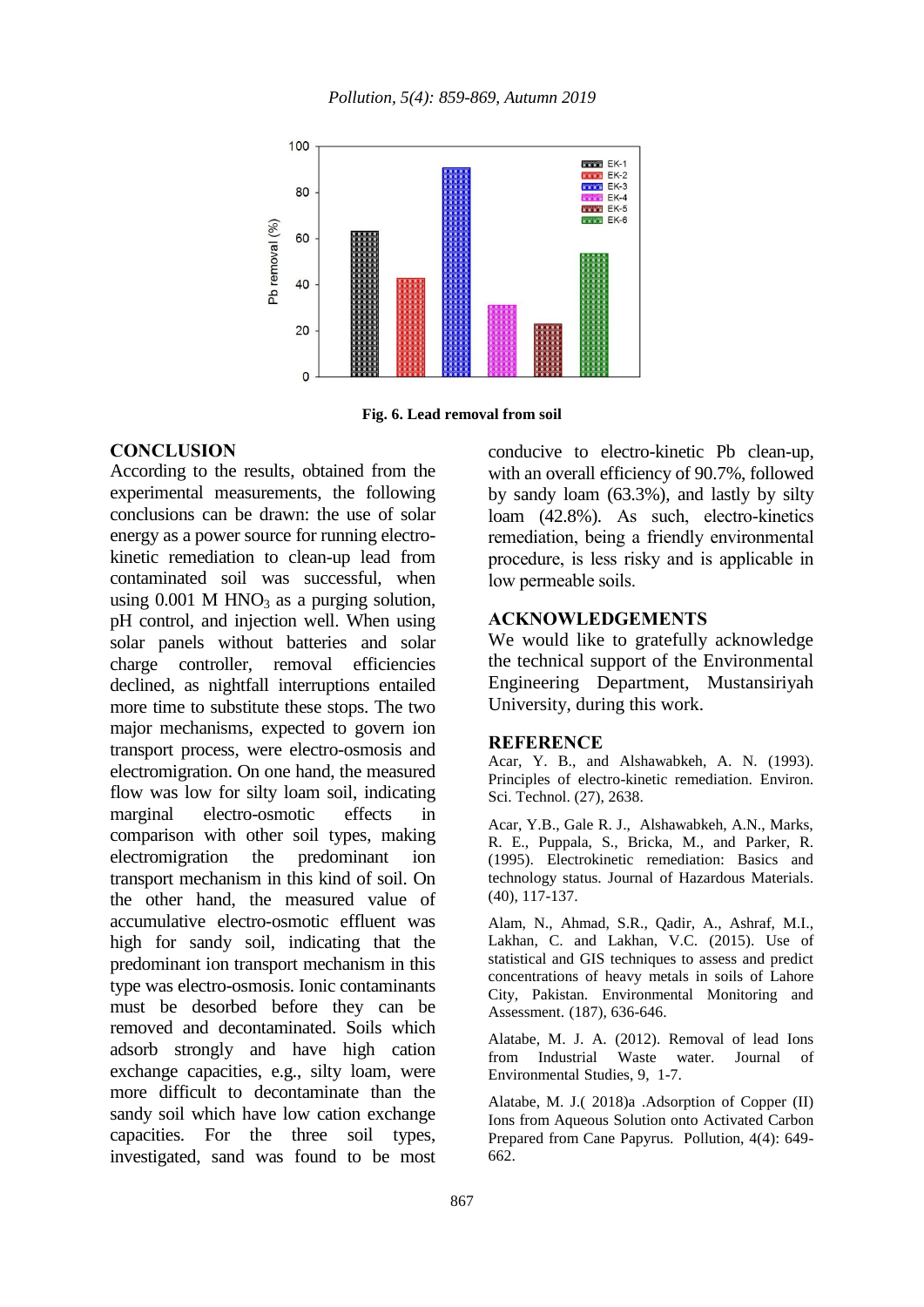Alatabe, M. J. A.(2018) b. A Novel Approach for Adsorption of Copper(II) Ions from Wastewater Using Cane Papyrus. International Journal of Integrated Engineering,10(1) ,96-102.

Alatabe, M. J. A. and Hussein A. A.(2017). Isotherm and Kinetics studies, Adsorption of Chromium(III)Ions from Wastewater Using Cane Papyrus. Themed Section: Engineering and Technology, 3, 2394-4099.

Alatabe, M. J. A. and Hussein A. A.(2018). Adsorption of Nickel Ions From Aqueous Solution Using Natural Clay. Al-Nahrain Journal for Engineering Sciences (NJES) 21(2), 223-229.

Baraud, F., Tellier, S.; and Astruc, M. (1997). Ion velocity in soil solution during electro-kinetic remediation. Journal of Hazardous Materials. (56), 2638-2647.

Baraud, F., Tellier, S. and Astruc, M. (1999). Temperature effect on ionic transport during soil electro-kinetic treatment at constant pH. Journal of Hazardous Materials. (64),263-281.

Caliman, F. A., Robu, B. M., Smaranda, C., Pavel, V. L. and Gavrilescu, M. (2011). Soil and groundwater cleanup: Benefits and limits of emerging technologies. Clean Techn. Environ. Policy. (13), 241-268

Cameselle, C., Chirakkara, R. A. and Reddy, K.R. (2013). Electrokinetic-enhanced phytoremediation of soils: Status and opportunities. Chemosphere. (93), 626- 636.Chung, H., and Lee, M. (2007). A new method for remedial treatment of contaminated clayey soils by electro-kinetic coupled with permeable reactive barriers. Electrochim. Acta., (52), 3427-3431.

De Battisti, A. (2007). Electrokinetic remediation methods of remediation of soils and ground waters (EREM 2005). Electrochim. Acta. (52), 3345-3348.

Elsayed-Ali, A., Abdel-Fattah, T.M. and Elsayed-Ali, H.E. (2009). Effect of initial soil pH on copper ion transport in an electro-kinetic cell. Proc. of the 4th IASME / WSEAS Int. Conf. on Energy and Environment (EE'09), 84-87.

Evanko, C.R., and Dzombak, D.A. (1997). Remediation of metals-contaminated soils and groundwater. Technology evaluation report, TE-97- 01. Ground-Water Remediation Technologies Analysis Center, Pittsburgh University, EPA.

Faisal, A.A.H, and Hussein, A.A. (2015). An Acidic Injection Well Technique for Enhancement of the Removal of Copper from Contaminated Soil by Electrokinetic Remediation Process. Separation Science and Technology. (50), 2578–2586 Ghaderi, A. A., Abduli, M. A., Karbassi, A. R., Nasrabadi, T., & Khajeh, M. (2012). Evaluating the effects of fertilizers on bioavailable metallic pollution of soils, case study,of Sistan farms, Iran. International Journal of Environmental Research, 6 (2), 565-570.

Gomes, H.I., Dias-Ferreira,C., Ribeiro, A.B. (2012). Electrokinetic remediation of organochlorines in soil: Enhancement techniques and integration with other remediation technologies. Chemosphere. (87), 1077-1090.

Greičiūtė, K., and Vasarevičius, S. (2007). Decontamination of heavy-metal polluted soil by electro-kinetic remediation. GEOLOGIJA, (57), 55- 62.

Hanay, Ö., Hasar, H., Koçer, N.N. and Ozdemir, O.(2009). Removal of Pb from sewage sludge by electrokinetics: Effect of pH and washing solution type. Environmental Technology. (30), 1177-1185.

Hansen, H.K., Rojo, A. and Ottosen, L.M. (2007). Electro-kinetic remediation of copper mine tailings implementing bipolar electrodes. Journal of Electrochimica. Acta., (52), 3355-3359.

Heidary-Monfared, S. (2011). Community garden heavy metals study. Supported by Environment Canada, Ecology action center, Nova Scotia Agricultural College, HALIEAX, and Nova Scotia Environmental Network.

Hu, B., Chen, S., Hu, J., Xia, F., Xu, J., Li, Y. and Shi, Z. (2017). Application of portable XRF and VNIR sensors for rapid assessment of soil heavy metal pollution. journal. pone.0172438.

Hassan, I., and Mohamedelhassan, E. (2012). Electrokinetic Remediation with Solar Power for a Homogeneous Soft Clay Contaminated with Copper. International Journal of Environmental Pollution and Remediation (IJEPR). (1), 67-74.

Kim, S. O., Moon, S. H. and Kim, K. W. (2001). Removal of heavy metals from soils using enhanced electro-kinetic soil processing. Water, Air, and Soil Pollution, (125), 259-272.

Kim, S. O., Kim, J. J., Yun, S. T., and Kim, K. W. (2003). Numerical and experimental studies on cadmium (II) transport in kaolinite clay under electrical fields. Water, Air, and Soil Pollution, (150), 135-162.

Kornilovich, B., Mishchuk, N., Abbruzzese, K., Pshinko, G., and Klishchenko, R. (2005). Enhanced electrokinetic remediation of metals-contaminated clay. Colloids and Surfaces A: Physicochem. Eng. Aspects. (265), 114-123.

Liu, R., Wang, M., Chen, W.P. and Peng, C. (2016). Spatial pattern of heavy metals accumulation risk in urban soils of Beijing and its influencing factors. Environmental Pollution. (210), 174-181.